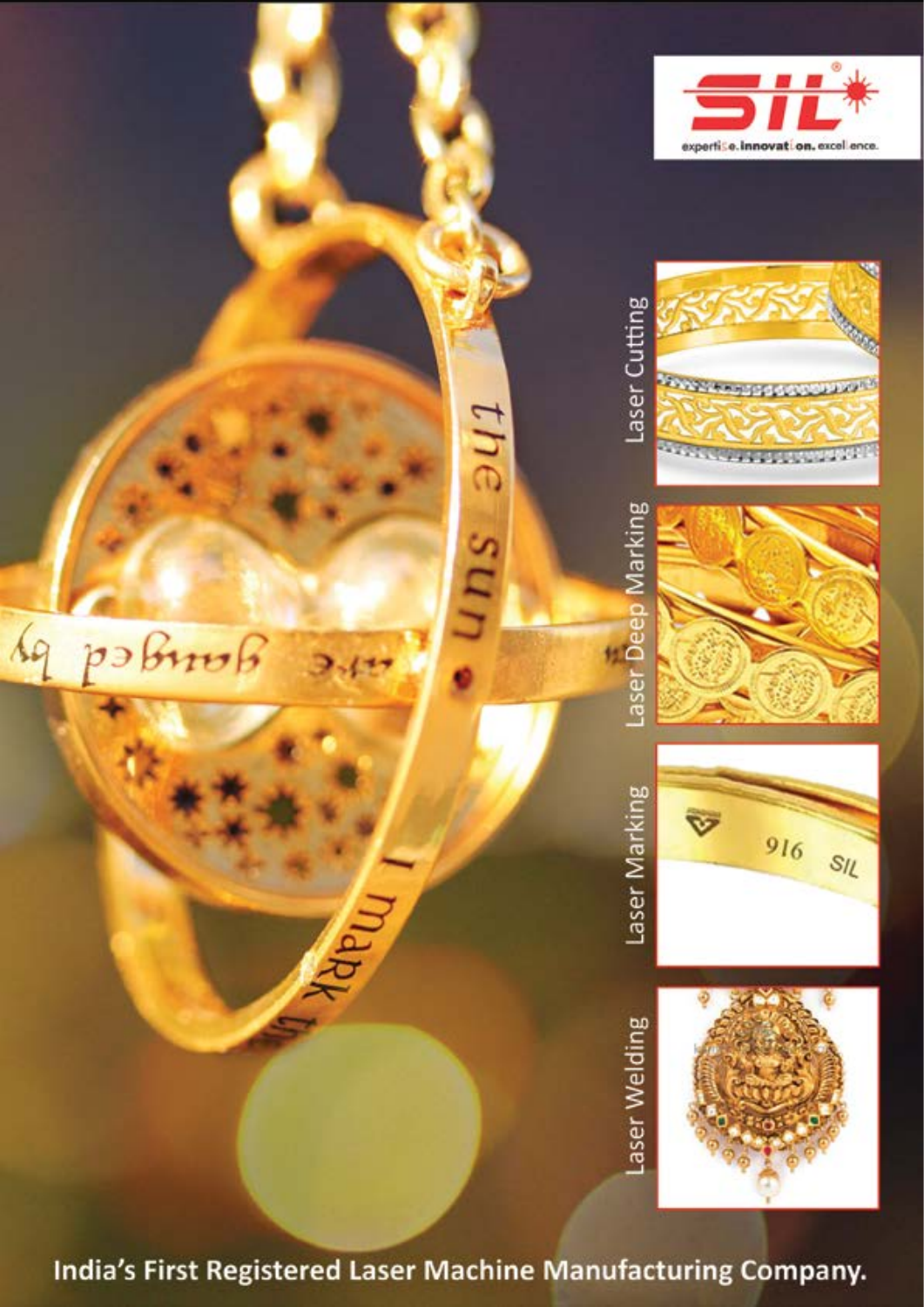## Jewellery Laser Welding Machine







cters / second  $50$ Hz/< $600W$ 









## Jewellery Laser Marking & Cutting Machine

- Used for surface marking, deep engraving & thin film cutting applications.
- Customized working area up to 300 X 300 mm. Features
	- Possible to achieve 1.2 mm marking depth.
	- Laser power options up to 120 Watt.
- Minimum gold loss with tested & proven gold dust collection unit.



- Cavity life 8-10 years, lamp life more than 3 million shots.
- Welding chamber with CCD camera for weld process monitoring.
- Able to work round the clock with stable performance.
- Controlled laser beam results accurate micro welding of miniature components.





| Laser Power                  | 20 W to 120 W            |
|------------------------------|--------------------------|
| Wavelength                   | $1063 \pm 3$ nm          |
| <b>Beam Quality</b>          | $< 2 M^2$                |
| <b>Pulse Repetition Rate</b> | 20 - 400 KHz             |
| Power Stability              | $\leq \pm 1\%$           |
| Focus Spot Diameter          | $< 0.05$ mm              |
| Max Marking Depth            | 1.2mm                    |
| Max Marking Speed            | 1500 standard characters |
| <b>Repetition Accuracy</b>   | $\pm 0.003$ mm           |
| Cooling Mode                 | Air Cooling              |
| Ambient Temperature          | $15^{\circ}$ C - 35° C   |
| Power Requirement            | 220V/single phase/50H:   |
| Life of Laser Module         | 100,000 Hrs              |
| Guide Laser/Red Aiming Beam  | Yes / 632.8 nm           |



Features

| Σ | Laser Power           |
|---|-----------------------|
|   | Max.pulse e           |
|   | Peak power            |
|   | Pulse Durat           |
|   | Pulse Frequ           |
|   | <b>Welding De</b>     |
|   | Focal Diame           |
|   | <b>Vision Syste</b>   |
|   | Power Supp            |
|   | Net Weight            |
|   | Control Syst          |
|   | $M_{\alpha}$ rking To |

| Laser Power                | 150 W / 200 W            |
|----------------------------|--------------------------|
| Max.pulse energy           | 100 / 120 J              |
| Peak power                 | $6/7$ kW                 |
| <b>Pulse Duration</b>      | $0.1 - 20$ ms            |
| <b>Pulse Frequency</b>     | $1 - 100$ Hz             |
| <b>Welding Depth</b>       | $0.1 - 4.0$ mm           |
| <b>Focal Diameter</b>      | $0.1 - 2.0$ mm           |
| Vision System              | Stereo Microscope 10X    |
| Power Supply               | AC 220 V / ± 10% / 50 Hz |
| Net Weight                 | 150 KG                   |
| Control System             | Microchip CPU            |
| <b>Working Temperature</b> | 5°C~30°C, Humidity < 85% |







Machine Specifications